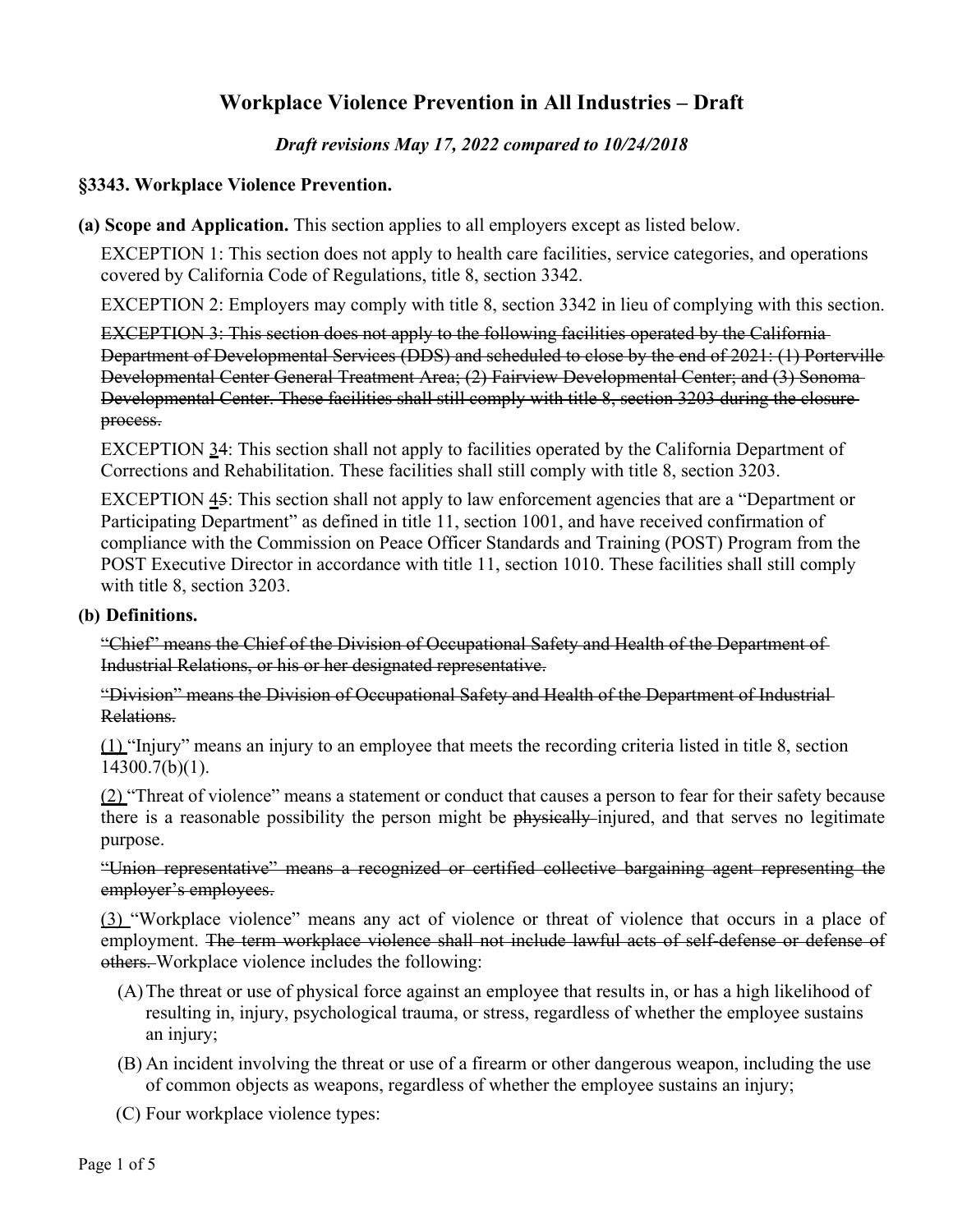- 1. "Type 1 violence" means workplace violence committed by a person who has no legitimate business at the worksite, and includes violent acts by anyone who enters the workplace with the intent to commit a crime.
- 2. "Type 2 violence" means workplace violence directed at employees by customers, clients, patients, students, inmates, or visitors.
- 3. "Type 3 violence" means workplace violence against an employee by a present or former employee, supervisor, or manager.
- 4. "Type 4 violence" means workplace violence committed in the workplace by someone who does not work there, but has or is known to have had a personal relationship with an employee.

EXCEPTION: The term workplace violence does not include lawful acts of self-defense or defense of others, or self-inflicted harm that does involve violence or threats of violence to others.

- **(c) Workplace Violence Prevention Plan.** The employer shall establish, implement, and maintain an effective workplace violence prevention plan (Plan). The Plan shall be in writing and shall be available to employees and authorized employee representatives at all times. The written Plan may be incorporated into the written Injury and Illness Prevention Program (IIPP) required by title 8, section 3203 or maintained as a separate document, and shall include all of the following elements:
	- (1) Names or job titles of the persons responsible for implementing the Plan.
	- (2) Effective procedures to obtain the active involvement of employees and authorized employee their union representatives in developing and implementing the Plan, including their participation in identifying, evaluating, and correcting workplace violence hazards; designing and implementing training; and reporting and investigating workplace violence incidents.
	- (3) Methods the employer will use to coordinate implementation of the Plan with other employers when applicable, as set forth in subsections  $(c)(3)(A)$  and  $(c)(3)(B)$ . These methods shall ensure that allemployees are provided the training required by subsection (e).

(A) Employers in a direct contracting relationship to perform work at a multi-employer worksite shall coordinate with each other.

(B) Employers in a dual-employer relationship, where one or more employees are employed by both employers at the same time to perform work at the worksite, shall coordinate with each other.

- (4) Effective procedures for the employer to accept and respond to reports of workplace violence, and to prohibit retaliation against an employee who makes such a report.
- (5) Procedures to ensure that supervisory and non-supervisory employees comply with the Plan in accordance with title 8, section 3203(a)(2).
- (6) Procedures to communicate with employees regarding workplace violence matters including:
	- (A)How an employee can report a violent incident, threat, or other workplace violence concern without fear of reprisal;
	- (B) How employee concerns will be investigated, and how employees will be informed of the results of the investigation and any corrective actions to be taken;
- (7) Procedures to respond to workplace violence emergencies, including active shooter threats:
	- (A) How employees will be alerted about workplace violence emergencies;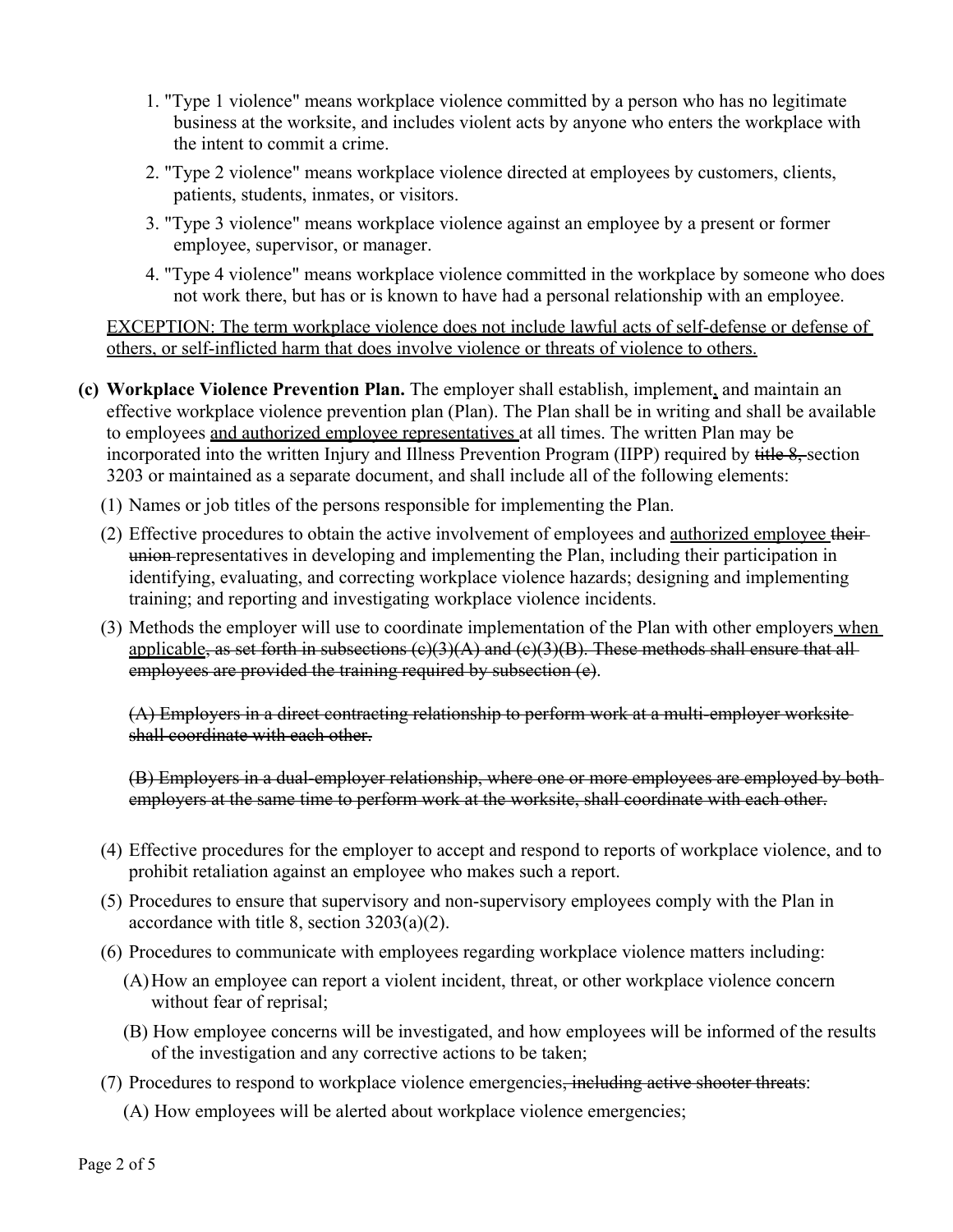- (B) Evacuation or sheltering plans that are appropriate and feasible for the worksite;
- (C) Applicable Pprocedures to obtain help from staff, if any, assigned to respond to workplace violence emergencies; security personnel, if any; or the appropriate law enforcement agency.
- (8) Procedures to develop and provide the training required in subsection (e).
- (9) Procedures to identify workplace violence hazards, including scheduled periodic inspections to identify unsafe conditions and work practices; and procedures to evaluate workplace violence hazards identified through periodic inspections, employee concerns, workplace violence incidents, and whenever the employer is made aware of a new or previously unrecognized hazard.
- (10) Procedures to correct workplace violence hazards in a timely manner in accordance with title 8, section 3203(a)(6).
- (11) Procedures for post-incident response and investigation.
- $(12)$  Procedures to review the effectiveness of the Plan periodically and after any workplace violence incident that results in an injury, and to revise the Plan as needed.
- **(d) Violent Incident Log**. The employer shall record information in a violent incident log (Log) about every workplace violence incident and post-incident response and investigation performed in accordance with subsection  $(c)(11)$ . Information about each incident shall be based on information solicited from the employees who experienced the workplace violence. The employer shall omit any element of personal identifying information sufficient to allow identification of any person involved in a violent incident, such as the person's name, address, electronic mail address, telephone number, or social security number, or other information that, alone or in combination with other publicly available information, reveals the person's identity. The Log shall be reviewed during the periodic reviews of the Plan required in subsection  $(c)(12)$ . The information recorded in the Log shall include, but not necessarily be limited to:
	- $(1)$  Date, time, and specific location of the incident;
	- (2) The workplace violence type or types, as defined in subsection (b), involved in the incident (for example, "Type 1," "Type 2," or "Type 3 and Type 4");
	- (3) Description of the incident Nature of the incident, including whether it involved:
		- (A) Physical attack, including biting, choking, grabbing, hair pulling, kicking, punching, slapping, pushing, pulling, scratching, or spitting;
		- (B) Attack with a weapon or object, including a gun, knife, or other object;
		- (C) Threat of physical force or threat of the use of a weapon or other object;
		- (D)Sexual assault or threat, including rape/attempted rape, physical display, or unwanted verbal/physical sexual contact;
		- (E) Animal attack;

(F) Other.

- (4) Consequences of the incident, including:
	- (A)Whether medical treatment was provided to the employee;
	- (B) Who, if anyone, provided necessary assistance to conclude the incident;
	- (A) Whether security or was contacted and whether-law enforcement was contacted and their response;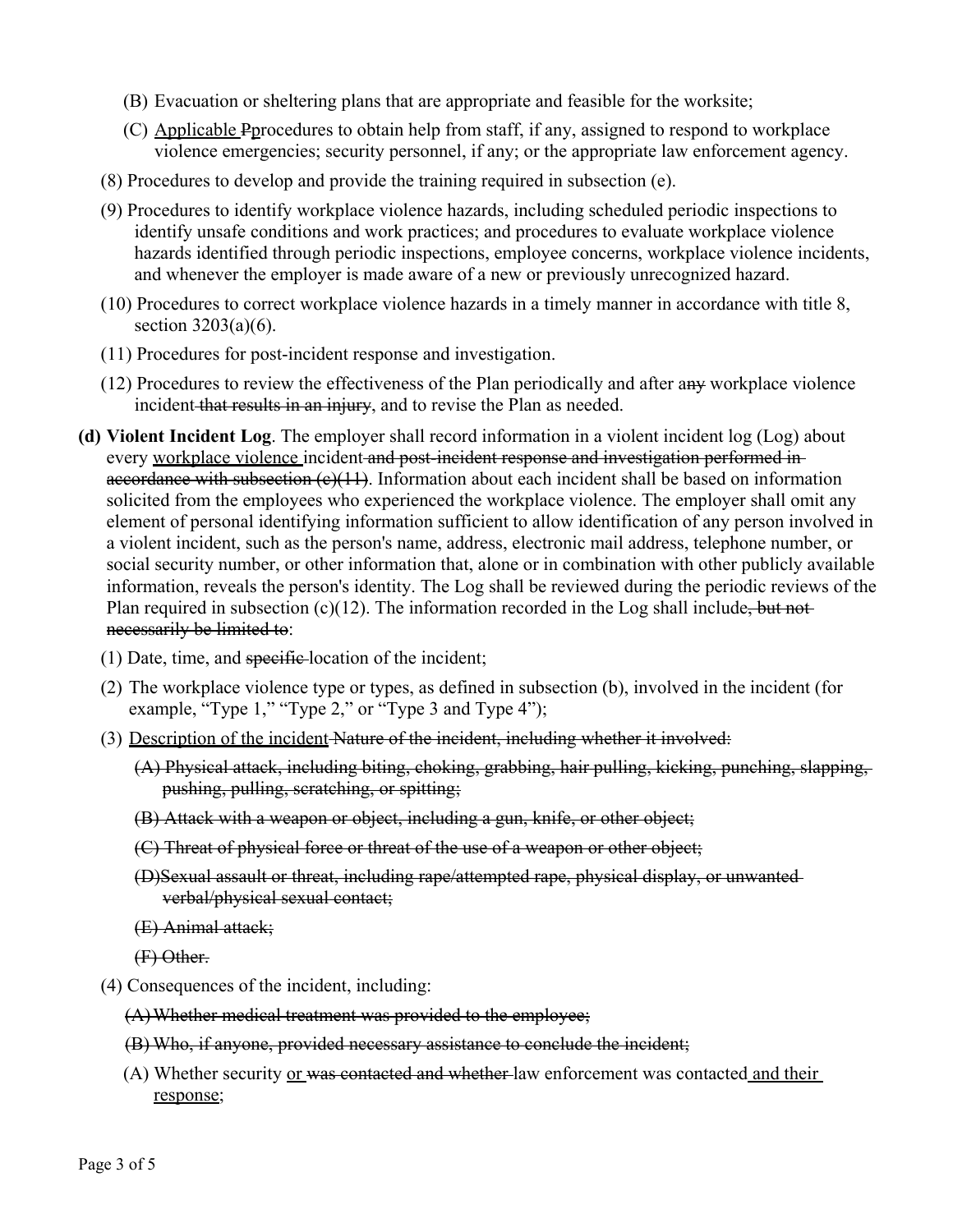(B) Amount of lost time from work, if any;

- (B) Actions taken to protect employees from a continuing threat or from any other hazards identified as a result of the incident.
- (5) Information about the person completing the log, including their name, job title, and the date completed.

EXCEPTION: A log is not required when an employer has had no workplace violence incidents in the past five years.

- **(e) Training.** The employer shall provide effective training to employees as specified in subsections (e)(1) and  $(e)(2)$  that addresses the workplace violence risks that employees are reasonably anticipated toencounter in their jobs. Training material appropriate in content and vocabulary to the educational level, literacy, and language of employees shall be used.
	- (1) All employees shall be provided initial training as described in subsection (e)(2) when the Plan isfirst established and when an employee is newly hired or newly assigned to perform duties for which the training required in this subsection was not previously provided.
	- (1) The employer shall provide employees with general awareness training on workplace violence that includes: the employer's Plan, how to obtain a copy of the employer's Plan, how to participate in development and implementation of the employer's Plan, the definitions and requirements in this section, and how to report workplace violence incidents or concerns to the employer without fear of reprisal.
	- (2) In addition, employers who had a workplace violence incident within the previous 5 years shall provide the following training to employees:
		- $(A)$  Initial training shall address the wWorkplace violence hazards specific to the employees' jobs, the corrective measures the employer has implemented, an explanation of the employer's Plan, how to seek assistance to prevent or respond to violence, and strategies to avoid physical harm, and how to report workplace violence incidents or concerns to the employer without fear of reprisal.
		- (B) The violent incident log required by subsection (d) and how to obtain copies of records required by subsections  $(f)(1)$ ,  $(f)(2)$ , and  $(f)(3)$ .
	- (3) Additional training shall be provided when a new or previously unrecognized workplace violence hazard has been identified. The additional training may be limited to addressing the new workplace violence hazard.

## **(f) Recordkeeping.**

- (1) Records of workplace violence hazard identification, evaluation, and correction shall be created and maintained for a minimum of one year.
- (2) Training records shall be created and maintained for a minimum of one year and include training dates, contents or a summary of the training sessions, names and qualifications of persons conducting the training, and names and job titles of all persons attending the training sessions.
- (3) Violent incident logs required by subsection (d) shall be maintained for a minimum of five years.
- (4) Records of workplace violence incident investigations conducted pursuant to subsection (c)(11) shall be maintained for a minimum of five years. These records shall not contain "medical information" as defined by Civil Code Section 56.05(j).
- (5) All records required by subsection (f) shall be made available to the  $Division$ Chief on request, for examination and copying.